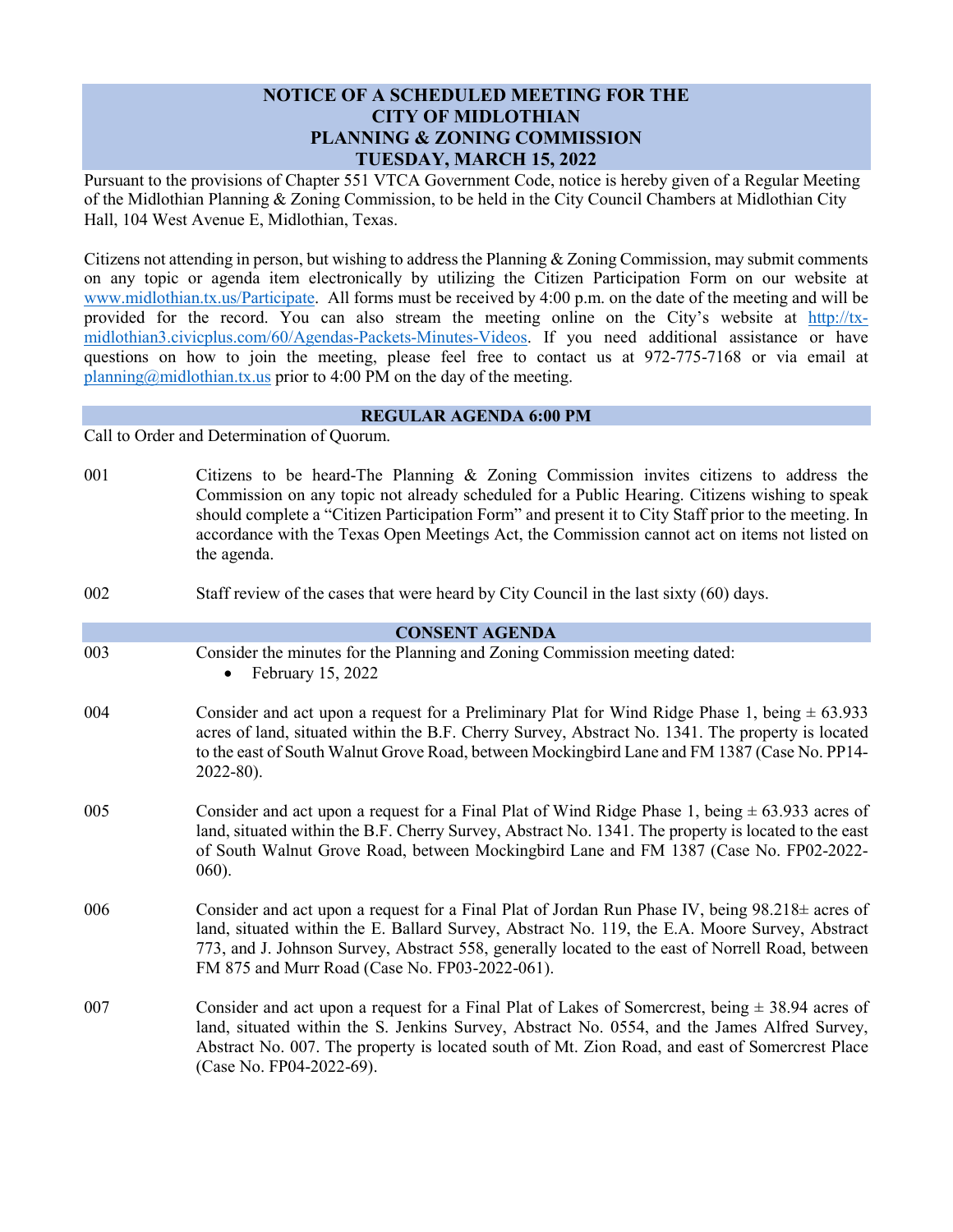| 008                                | Consider and act upon a request for a Final Plat of Parks of Somercrest, being $\pm$ 13.38 acres of land,<br>situated within the S. Jenkins Survey, Abstract No. 0554. The property is located south of Mt. Zion<br>Road, generally between Ledgestone Lane and Somercrest Place (Case No. FP05-2022-070).                                                                                                                                                                                                                                                                                                                   |
|------------------------------------|------------------------------------------------------------------------------------------------------------------------------------------------------------------------------------------------------------------------------------------------------------------------------------------------------------------------------------------------------------------------------------------------------------------------------------------------------------------------------------------------------------------------------------------------------------------------------------------------------------------------------|
| 009                                | Consider and act upon a request for a preliminary plat of Lot 1, Block 1 of Park Westside, being<br>$\pm$ 20.989 acres out of the J. Chamblee Survey, Abstract No. 192. The property is located between<br>U.S Hwy 287 and Old Fort Worth Road (Case No. PP11-2022-067).                                                                                                                                                                                                                                                                                                                                                     |
| 010                                | Consider and act upon a request for a Preliminary Plat of Sagebrush Addition, being $\pm 93.032$ acres<br>of land, situated within the Mary Powers Survey, Abstract No. 843. The property is generally<br>located to the east of the intersection of Hayes Road and Longbranch Road (Case No. PP13-2022-<br>$075$ ).                                                                                                                                                                                                                                                                                                         |
| REGULAR AGENDA AND PUBLIC HEARINGS |                                                                                                                                                                                                                                                                                                                                                                                                                                                                                                                                                                                                                              |
| 011                                | Consider and act upon a request for a special exception, being, Section 6.14.3 of the Subdivision<br>Ordinance to allow for drive access onto a minor arterial (McAlpin Road) for a $13.0\pm$ acres tract<br>located on N.N., J.J., & B.L. Edwards Survey, Abstract No. 340. The property is located to the east<br>of McAlpin Road, between Seeton Lane and FM 875 (Case No. M09-2022-068).                                                                                                                                                                                                                                 |
| 012                                | Consider and act upon a request to allow for direct residential driveway access from FM 663 on<br>$\pm 0.95$ acres, out of the M Brenan Survey, Abstract No. 43. The property is generally located at the<br>Northwest Corner of FM 663 and Apple Lane (Case No. M10-2022-074).                                                                                                                                                                                                                                                                                                                                              |
| 013                                | Conduct a public hearing and consider and act upon an ordinance for a Specific Use Permit to allow<br>for a residential subdivision sign located adjacent to Onward Road near the entrance of the Parkside<br>North subdivision on Lot 58, Block 1, Parkside North (commonly known as 3002 Holland Road)<br>(Case No. SUP07-2022-059).                                                                                                                                                                                                                                                                                       |
| 014                                | Conduct a public hearing and consider and act upon an ordinance for a Specific Use Permit (SUP)<br>for a "secondary dwelling," presently zoned Single-Family One (SF-1) District and Agricultural<br>(A) District. The property is located on $14\pm$ acres on the east side of FM 663, between Coventry<br>Drive and McAlpin Road (commonly known as 5880 FM 663) (Case No. SUP08-2022-071).                                                                                                                                                                                                                                |
| 015                                | Conduct a public hearing and consider and act upon an ordinance amending the zoning of $+/-1.86$<br>acres within the J.B. Littlepage Survey, Abstract No. 643 and the J. Sharkey Survey, Abstract No.<br>1085, from Community Retail (CR) District to Commercial (C) District. The property is located<br>south of U.S Hwy 67 and west of Overlook Drive (located on the U.S Hwy 67 frontage road<br>approximately +/-380 feet west of the Overlook Drive intersection) (Case No. Z21-2022-077).                                                                                                                             |
| 016                                | Conduct a public hearing and consider and act upon an ordinance for a Specific Use Permit (SUP)<br>to allow for a collision center (Motor Vehicle Repair Garage, major) of $+/-1.86$ acres within the<br>J.B. Littlepage Survey, Abstract No. 643 and the J. Sharkey Survey, Abstract No. 1085, presently<br>zoned Commercial (C) District. The property is located south of U.S Hwy 67 and west of Overlook<br>Drive (located on the U.S Hwy 67 frontage road approximately +/-380 feet west of the Overlook<br>Drive intersection) (SUP09-2022-078).                                                                       |
| 017                                | Conduct a public hearing and consider and act upon an ordinance relating to the use and<br>development of 21.59± acres out of the William W. Rawls Survey, Abstract No. 915, generally<br>depicted in Exhibit "A" hereto, by changing the zoning from Agricultural (A) District and Single<br>Family-One (SF-1) District to Planned Development District No. 153 (PD-153) for Single-Family<br>Residential Uses and Community Retail (CR) uses; adopting development and use regulations for<br>PD-130. The property is generally located at the southwest corner of FM 663 and Autumn Run<br>Drive (Case No. Z16-2022-055). |